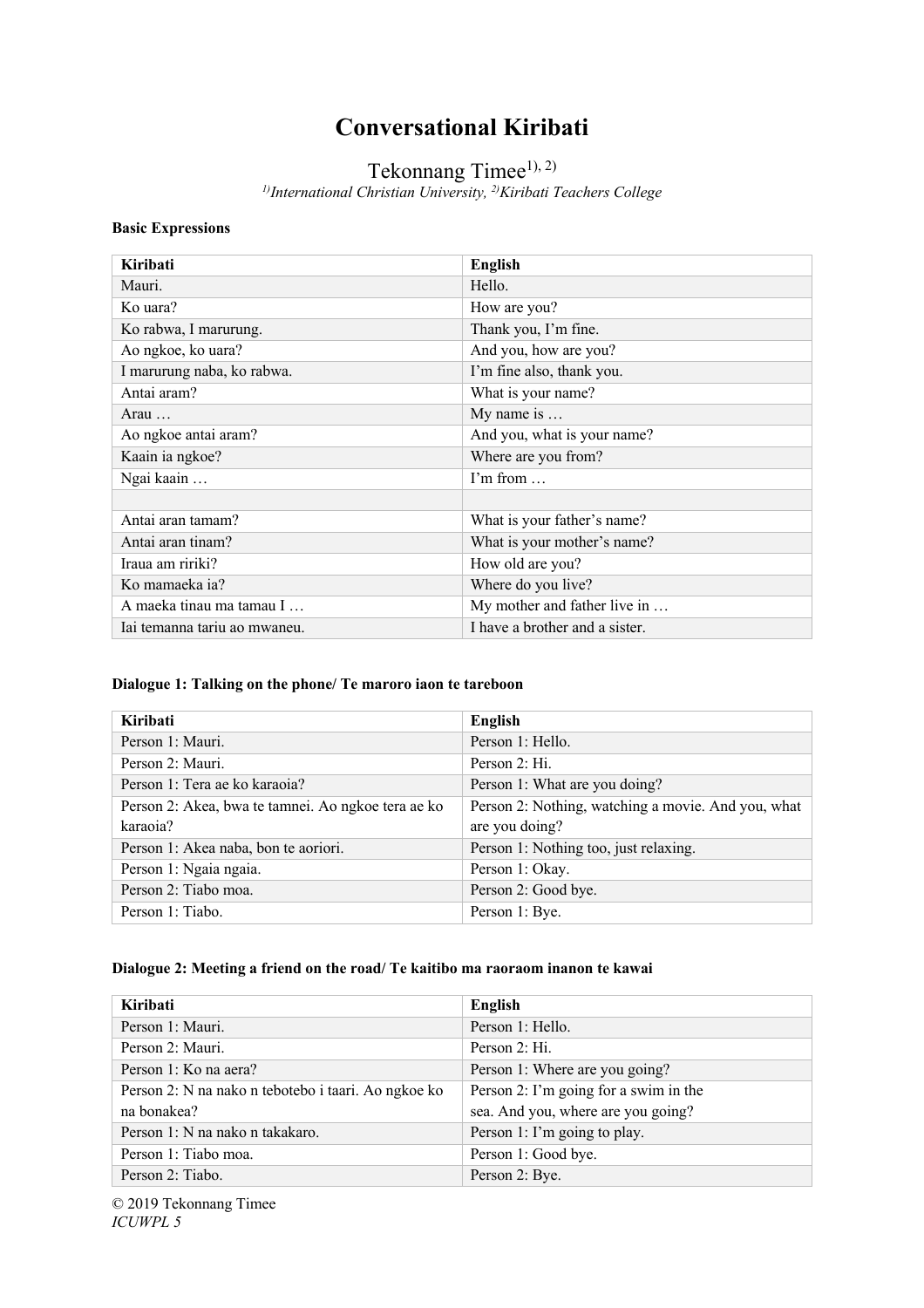| Kiribati                                    | English                                    |
|---------------------------------------------|--------------------------------------------|
| Person 1: Kam a oki?                        | Person 1: Are you coming back?             |
| Person 2: Eang.                             | Person 2: Yes.                             |
| Person 1: Kam bo maia?                      | Person 1: Where have you been?             |
| Person 2: Ti bo man te botaki.              | Person 2: We've gone to the party.         |
| Person 1: Ao e uara?                        | Person 1: How was it?                      |
| Person 2: E rangi ni kaunga bwa e mwaiti te | Person 1: It fun because there's plenty of |
| amwarake ao te mwaie.                       | food.                                      |
| Person 1: Kam maiu!                         | Person 1: You must have enjoyed it.        |
| Person 2: Eang ngaia anne.                  | Person 2: Yes, you're right.               |

# **Dialogue 3: Conversing with your neighbor/ Te maroro ma kaain rarikim**

#### **Dialogue 4: Talking to daddy/ Ko kataetaea tamam**

| Kiribati                              | English                                     |
|---------------------------------------|---------------------------------------------|
| Person 1: Mauri tamau                 | Person 1: Hi daddy.                         |
| Person 2: Mauri natiu                 | Person 2: Hello my child.                   |
| Person 1: Ko oki ni mwakuri?          | Person 1: Are you coming back from work?    |
| Person 2: Eang I a oki                | Person 2: Yes, I am.                        |
| Person 1: E uara am mwakuri tamau?    | Person 1: How's work daddy?                 |
| Person 2: Ko rabwa natiu, e tikiraoi. | Person 2: Thank you my child, it's awesome. |

#### **Dialogue 5: Talking to your neighbor/ Te taetae ma kaain rarikim**

| Kiribati                                       | English                                  |
|------------------------------------------------|------------------------------------------|
| Person 1: Kamwa matauninga.                    | Person 1: Excuse me                      |
| Person 2: E mwaawa. Nakomai motirawa.          | Person 2: No problem, you can pass. Come |
|                                                | and rest.                                |
| Person 1: E rarabwa, bwa ti a kawaekoa.        | Person 1: Thank you, we are rushing.     |
| Person 2: Kam nang bo nakea?                   | Person 2: Where are you going?           |
| Person 1: Ti na nakon te marae ni wanikiba.    | Person 1: We are going to the airport.   |
| Person 2: Ngaia ngaia, ti a manga bo n te oki. | Person 2: Okay, see you later.           |
| Person 1: Tiabo n te oki.                      | Person 1: See you.                       |

# **Dialogue 6: Asking for lunch/ Ko ongora te katawanou**

| Kiribati                                              | English                                           |
|-------------------------------------------------------|---------------------------------------------------|
| Child: E a mwai te amwarake?                          | Child: Is the food ready?                         |
| Mother: E a kan mwai.                                 | Mother: It almost done.                           |
| Child: I a baki.                                      | Child: I'm hungry.                                |
| Mother: Ngaia. E mwai ao I a itiia naba kanam.        | Mother: Okay, once it done then I'll serve you.   |
| Child: Tera am kuuka?                                 | Child: What are you cooking?                      |
| Mother: Te ikanibong ae tinimaki, te mai ao te raiti. | Mother: Grilled red snapper, breadfruit and rice. |
| Child: Ai kangkangira naba.                           | Child: Very delicious.                            |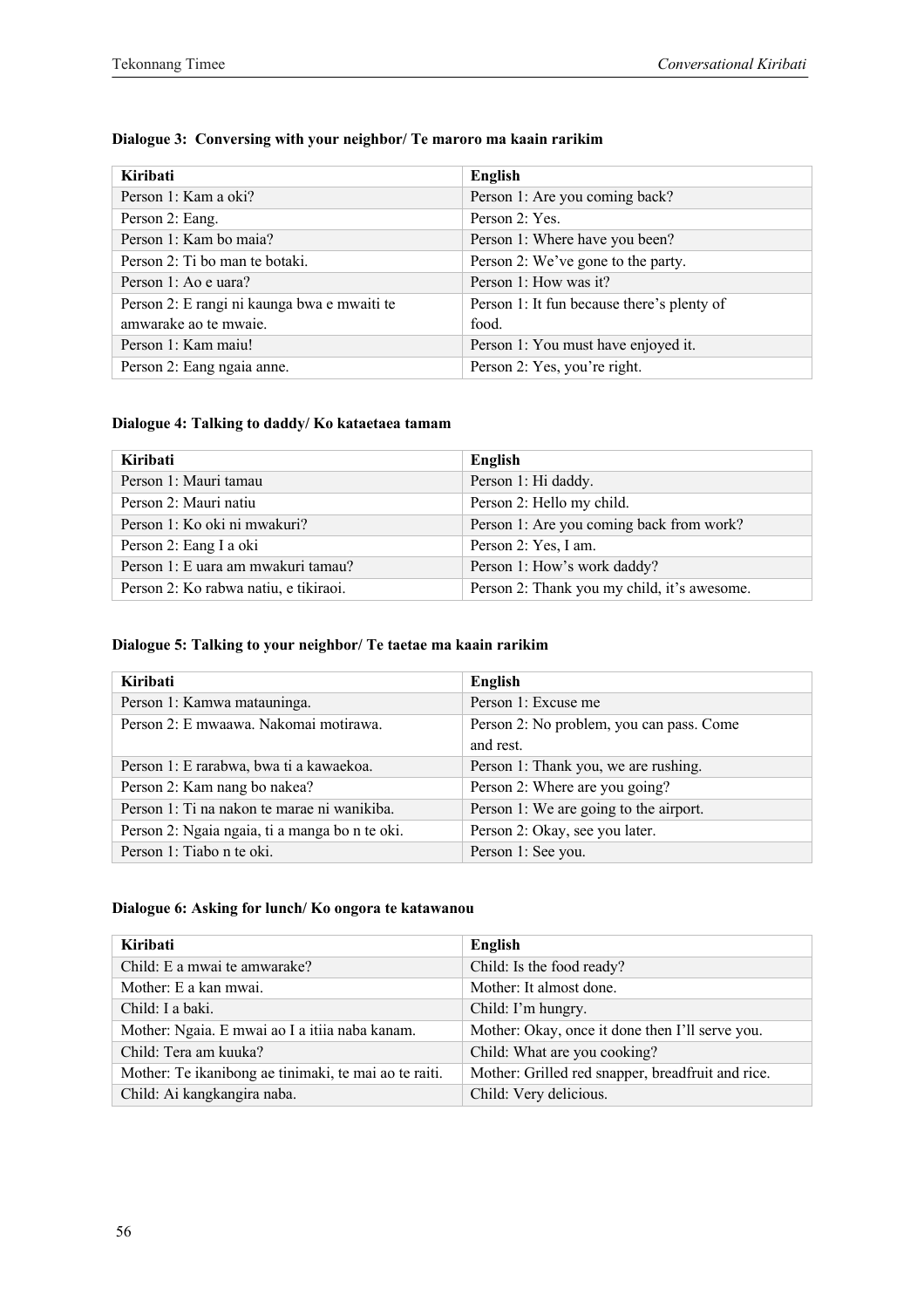| Dialogue 7: Talking to your neighbor/ Te taetae ma kaain rarikim |  |  |
|------------------------------------------------------------------|--|--|
|                                                                  |  |  |

| Kiribati                                | English                                    |
|-----------------------------------------|--------------------------------------------|
| Person 1: Ko utimwaaka, ko na bobwai?   | Person 1: You woke up early, are you going |
|                                         | to the store?                              |
| Person 2: Eang.                         | Person 2: Yes.                             |
| Person 1: E a uki te titoa?             | Person 1: Is the store open?               |
| Person 2: Aingkam.                      | Person 2: Don't know.                      |
| Person 1: Weteai ngkana e uki, taiaoka. | Person 1: Call me if it opens, please.     |
| Person 2: Ngaia, taningaai ikai.        | Person 2: Okay, wait for me here.          |
| Person 1: Ko rabwa, I a tataningaiko.   | Person 1: Thank you, I'm waiting for you.  |

# **Dialogue 8: Asking for what to do next/ Ko ongora tera ae e na karaoaki imwiina.**

| Kiribati                              | English                                 |
|---------------------------------------|-----------------------------------------|
| Child: Tera ae ko na karaoia imwiina? | Child: What are you going to do next?   |
| Mother: I kan tebotebo.               | Mother: I want to take a bath.          |
| Child: Ko aki mariri?                 | Child: Aren't you feeling cold?         |
| Mother: I aki. I bueroro.             | Mother: No, I'm feeling hot.            |
| Child: I a kanoa tebokam?             | Child: Can I fetch water for your bath? |
| Mother: Aue! ai rabwara natiu.        | Mother: Wow! Thank you my child.        |
| Child: Akea te kangaanga.             | Child: No problem.                      |

# **Dialogue 9: Inside the restaurant/ Inanon te tabo n amwarake**

| Kiribati                                            | <b>English</b>                                        |
|-----------------------------------------------------|-------------------------------------------------------|
| Customer: Mauri. I kan otana kanau.                 | Customer: Hi, I want to order my food.                |
| Waitress: Mauri naba. Aio te beba n ota ma nooria.  | Waitress: Hello. This is the menu, so check it. Names |
| Aran te amwarake aikana n te atai. Ao booia akana a | of food are on the right. And prices are shown on the |
| oti n te maing n te taibora aio.                    | left of this table.                                   |
| Customer: Tera ae e riki nakon ami boo. A bon rang  | Customer: What happened to your prices, they seem     |
| booraoi. Akea riki ae e bobuaka?                    | so cheap. Don't you have expensive ones?              |
| Waitress: Ko bon koaua?                             | Waitress: Are you serious?                            |
| Customer: I manikangare. Taiaoka bwai aio           | Customer: I'm kidding. Please, this is the number of  |
| nambwan kanau.                                      | my order.                                             |
| Waitress: Ngaia. Akea te kangaanga. Tataninga       | Waitress: Okay. No problem. Wait for few minutes.     |
| tabeua te miniti.                                   |                                                       |
| Customer: Ko a taiaoka naba ni karina nimau te ran  | Customer: Can you please add some water in my         |
| teuana n au ota.                                    | order for my drink.                                   |
| Waitress: Ngaia.                                    | Waitress: Sure.                                       |